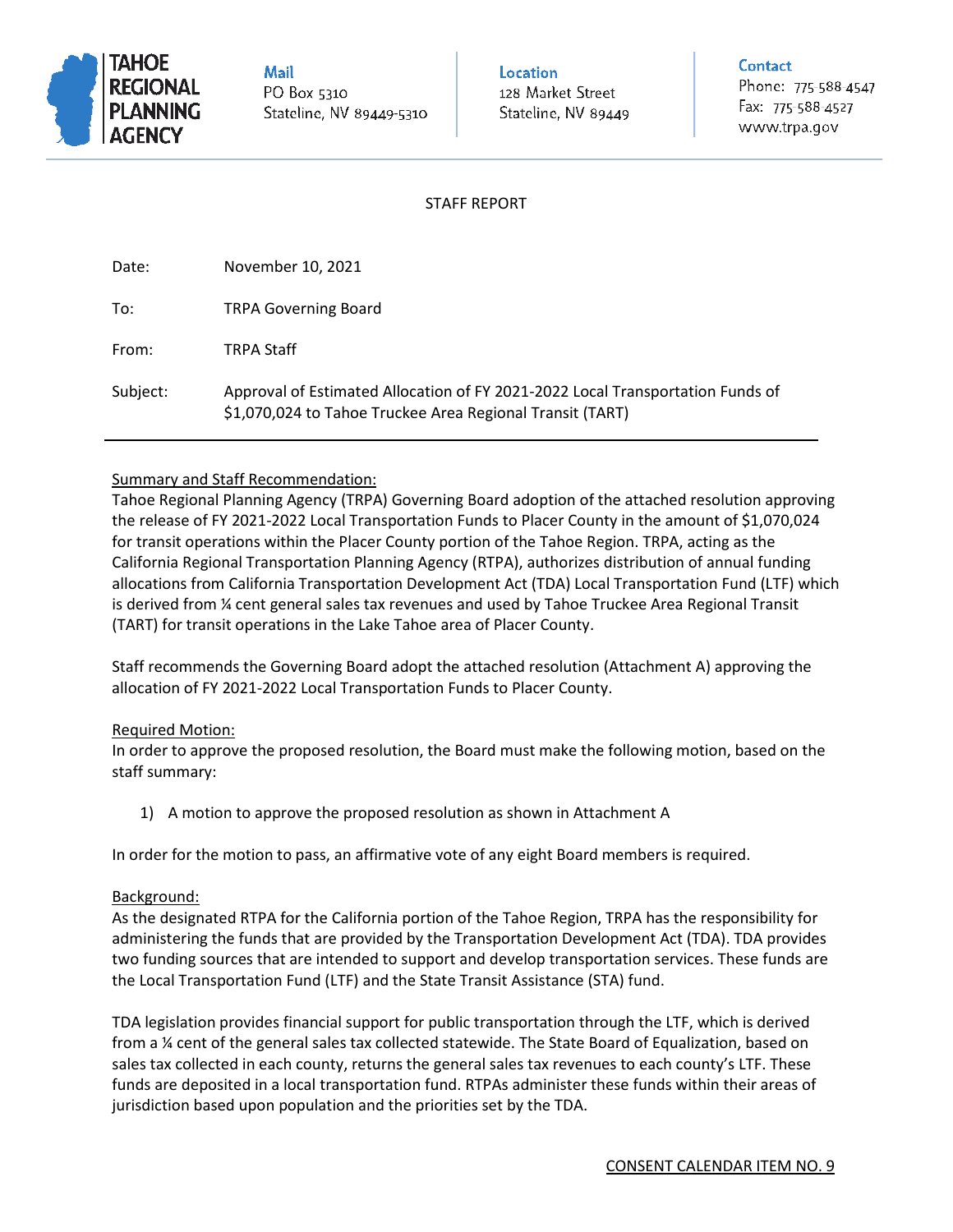As required by the TDA, the Placer County Auditor/Controller Office has notified TRPA of the LTF monies available for allocation within the Placer County portion of the Tahoe Region.

Following the priorities set by the TDA, TRPA has allocated LTF monies for its costs of administering the TDA programs in the Region and for its transportation planning functions. These costs are prorated to Placer County and to Tahoe Transportation District for the El Dorado County portion. The allocations of these funds to TRPA have been acted upon separately.

Staff determined that the allocation of FY 2021-2022 LTF funds to the Tahoe Regional Planning Agency designated to the Administration and Planning of the Transportation Development Act program is \$75,000.

After the costs for administration and planning have been considered, there is \$1,070,024 of LTF available for use within the Placer County portion of the Tahoe Region. Placer County has submitted a claim (available at [https://www.trpa.gov/wp-content/uploads/TART-TDA-Claim-Application-FY22.pdf\)](https://www.trpa.gov/wp-content/uploads/TART-TDA-Claim-Application-FY22.pdf) to TRPA to program 100 percent of these funds for the operating costs of the TART system, which provides public transit services in Placer County within the Tahoe Region. Staff has reviewed the claim and found it to be consistent with the TDA rules and regulations, and also consistent with the goals and policies of the Regional Transportation Plan. The Placer County LTF claim will be forwarded to the Placer County Auditor Controller Office for release of funds once the allocation is approved.

The table below shows the Local Transportation Fund allocation for the previous four years for Placer County.

| FY 17-18  | FY 18-19  | FY 19-20  | FY 20-21  |
|-----------|-----------|-----------|-----------|
| \$616,156 | \$680,050 | \$836,934 | \$534,163 |

#### **Placer County - Local Transportation Fund Allocations**

#### Regional Plan Compliance:

The proposed allocation of funds complies with all requirements of the State of California TDA rules and regulations and will help to further the objectives of the TRPA Regional Plan Goals and Policies.

## Contact Information:

For questions regarding this agenda item, please contact Kira Smith at (775) 589-5236 or ksmith@trpa.gov.

#### Attachment:

A. Resolution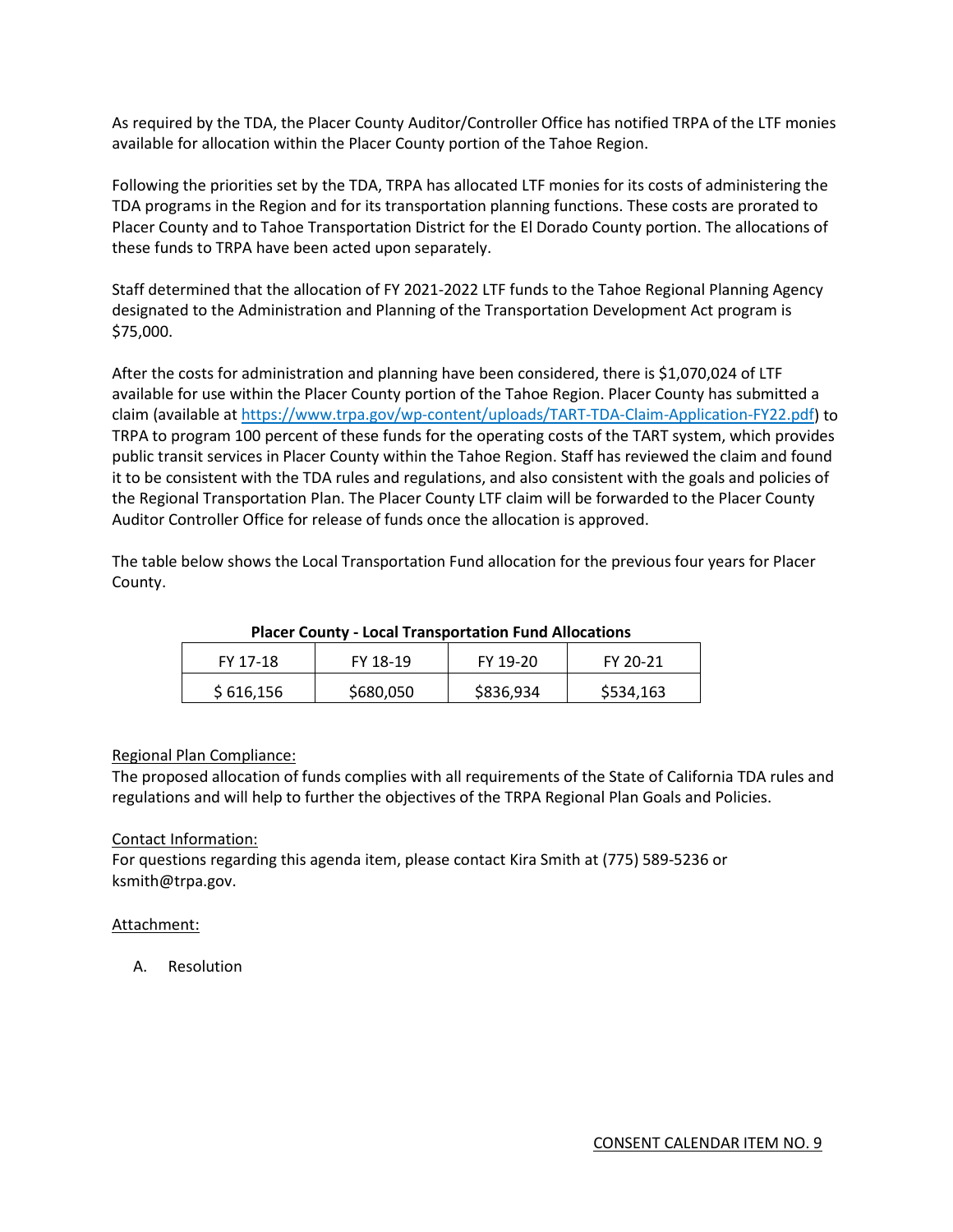Attachment A

Resolution

CONSENT CALENDAR ITEM NO. 9